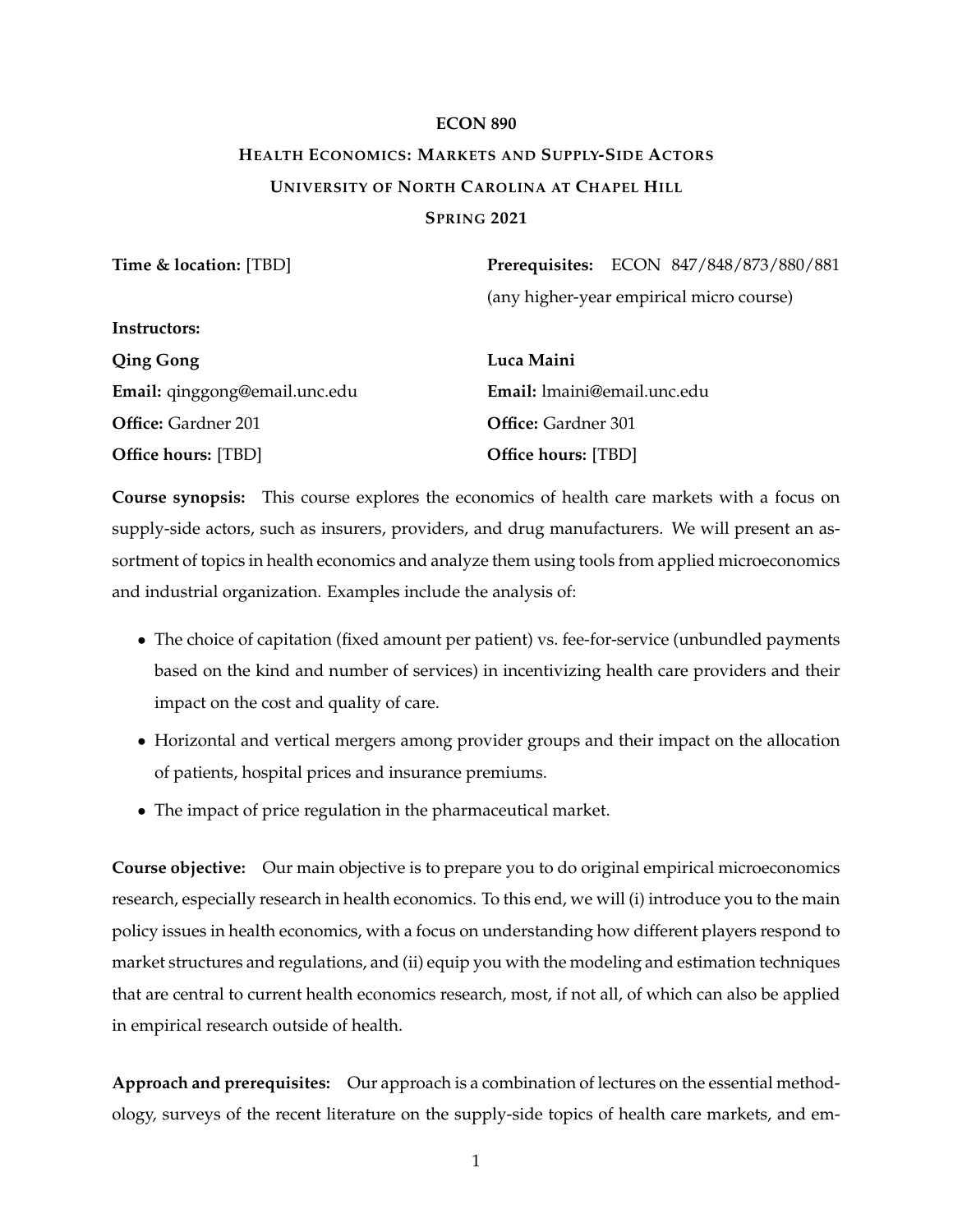pirical exercises that familiarize you with the prominent econometric tools, data sources, and programming techniques.

This course will be the second of two health economics courses offered each year at UNC Economics. Its focus on the supply side actors of health care markets complements the existing course (ECON 850 Health Economics), which examines the consumer side of health economics. As a result, this course often employs a different set of tools that spans over various fields of empirical microeconomics, such as bargaining models, learning models, cost function estimation with adverse selection, etc. These two courses do not need to be taken in any specific order.

Students are expected to have taken at least one higher-year graduate empirical microeconomics or microeconometrics course. For example, ECON 847 or 848 (Empirical IO I/II), 873 (Microeconometrics), 880 (Labor I), or 881 (Labor II). Students who have not taken these courses but may fulfill the requirements (by taking similar courses offered by other departments) are welcome to contact the instructors and discuss their specific cases before enrollment.

**Course structure and requirement:** This course will be co-taught by two instructors, each covering half of the course materials. With this structure, the students are introduced to each topic by the instructor whose own research is more closely related to that topic. Throughout the semester, they are also welcome (and encouraged) to meet with any of the two instructors about the course, original research ideas, and other research-related questions.

While the course can be lecture-heavy at times, most class meetings require that you read the assigned papers in advance and actively participate as we discuss them in class. You will also be required to do an in-class presentation of a paper and your critique, as well as a proposal for an original research paper at the end of the semester. Homework will also be assigned regularly throughout the semester, which typically involves empirical exercises that apply tools introduced in class and/or used in the required readings. Your course grade will be calculated based on the weights below:

- **Homework**: 32% (4 assignments in total, 8% each)
	- a. **Due dates:** Homework assignments must be submitted *by noon* on the due dates, unless specified otherwise. Late submissions *before* solutions are posted or discussed in class will receive discounted grades depending on the length of the delay. Submissions *after* solutions are posted or discussed in class will *not* be accepted.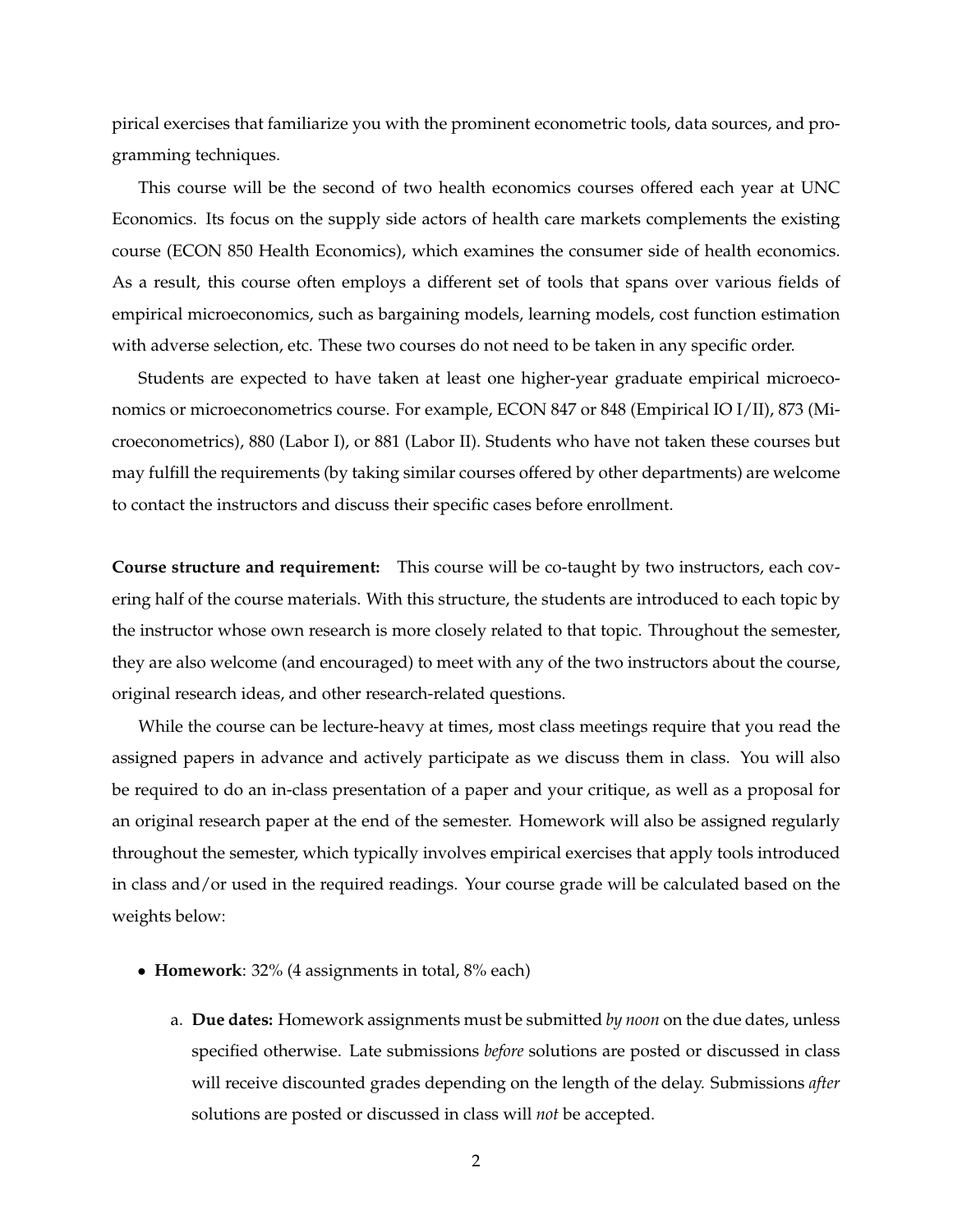- b. **Submission:** Please submit your homework in the required format. For electronic versions, email your work to the instructor; for hardcopies, submit in person. Do *NOT* put hardcopies in the instructors' mailbox, slip them in under the office door, or give them to the Econ department staff members.
- c. **Collaboration:** You may discuss the reading materials and problems in the homework with each other. But each individual must write and submit their own work (i.e., you need to write your own answers and code your own programs, not copies of others' answers) and each individual will be graded separately on the assignment.
- d. **Grading:** Points for each question/subquestion in the homework will be specified. In case of late submission, the homework will be graded first, and then discounted based on when the work was submitted and when the solutions are posted/discussed in class.
- **Participation**: 18%
	- a. **Assessment of required readings:** It is essential that you finish the required readings before they are discussed in class. Students will be (randomly) selected to answer factual questions on the reading (e.g., the research question, the empirical strategy, the key findings).
	- b. **In-class discussions:** Students are expected to voluntarily participate in and contribute to the in-class discussions, including the presentation by your peers. You need to be fully engaged, communicate your ideas clearly, and be respectful to your peers and the instructors.
	- c. **Questions and comments:** Students are welcome and encouraged to ask questions both during and after class. Good questions are most often not factual ones, but ones that demonstrate critical thinking and intellectual engagement.
	- d. **Evaluation:** Your participation will be evaluated by the two instructors separately (9% each). An instructor will assign a score of 1 to 3 for each of the items (a), (b) and (c) above, where  $3 =$  above average or outstanding,  $2 =$  about average or satisfactory, and 1 = below average or less than satisfactory.
- **Presentation**: 20%
	- a. **Importance:** Presentation is an essential skill throughout your graduate study and a crucial one when on the job market.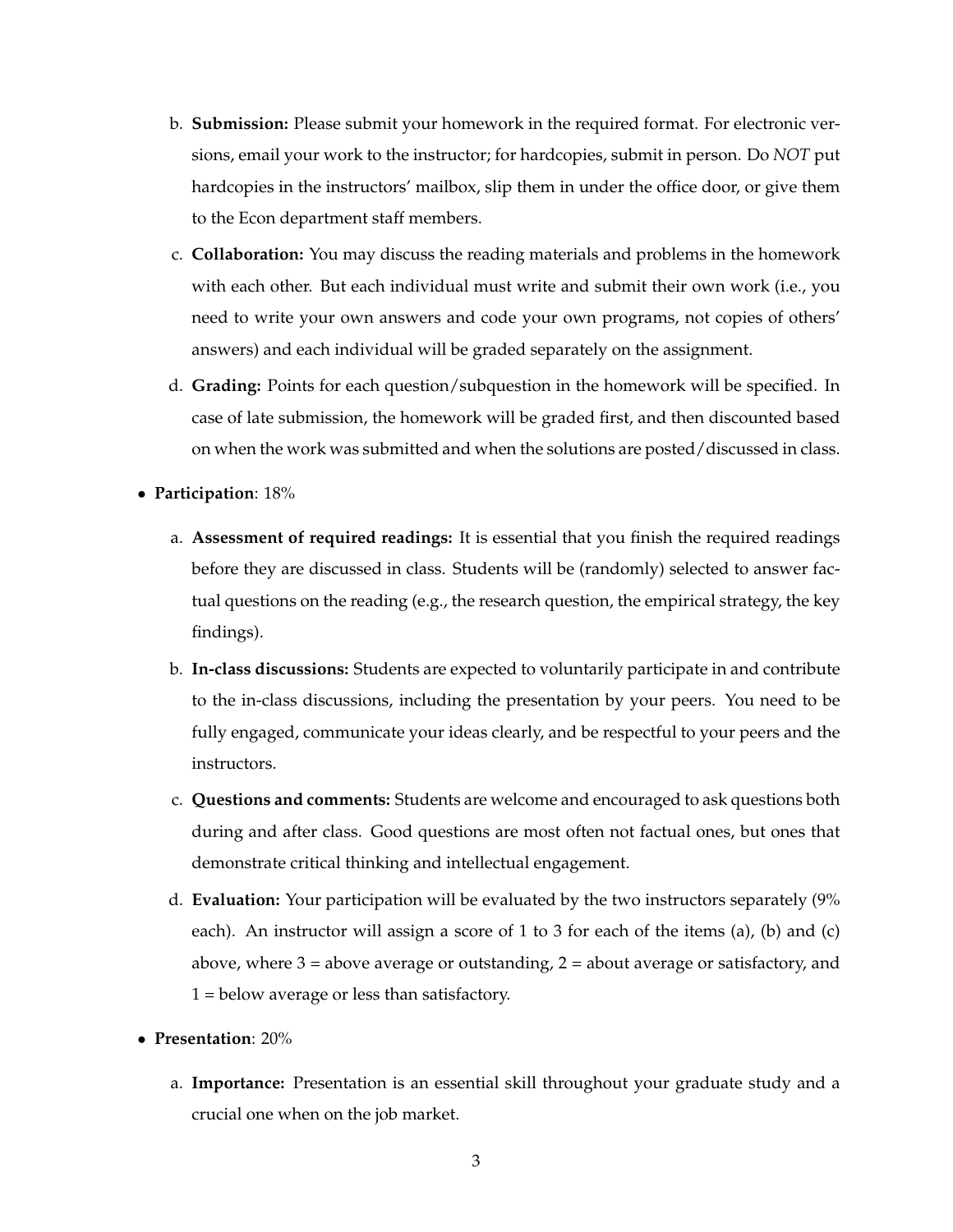- b. **Attendance:** *All* are expected to be attend the presentation sessions just as in the lectures, and are encouraged to provide constructive feedback for your peers.
- c. **Evaluation:** Your presentation will be evaluated by the two instructors separately (10% each). Key areas of evaluation include the content, the clarity and organization and the delivery. More detailed guidelines will be provided in class.
- **Research proposal**: 30%
	- a. A brief proposal on your own research project due on the first day of final exam (5-6 pages maximum excluding the bibliography, 12 pt, single space, 1 inch margin on all sides).
	- b. The format resembles that for the second-year paper proposal.
	- c. Students are required to meet with the instructors at least 4 weeks before the due date to get feedback on their proposed ideas.
	- d. More guidelines and detailed requirements will be provided in class as we go along.

**List of topics and readings** Below is a tentative list of topics to be covered in the course, the corresponding instructor, and a subset of (highly recommended/required) readings. The list of readings will be continually updated with additional materials, such as new working papers and exemplary job market papers.

#### 1. **Models and methods (Gong and Maini)**

- (a) Random utility choice model (application: physician choices)
- (b) Cost functions with adverse selection
- (c) Bargaining models

#### 2. **Introduction (Gong)**

- (a) Introduction to healthcare markets
	- Arrow, Kenneth J. *"Uncertainty and the welfare economics of medical care."* The American Economic Review 53, no. 5 (1963): 941-973.
	- Finkelstein, Amy. *"The Aggregate Effects of Health Insurance: Evidence from the Introduction of Medicare.*" The Quarterly Journal of Economics (2007): 1-37.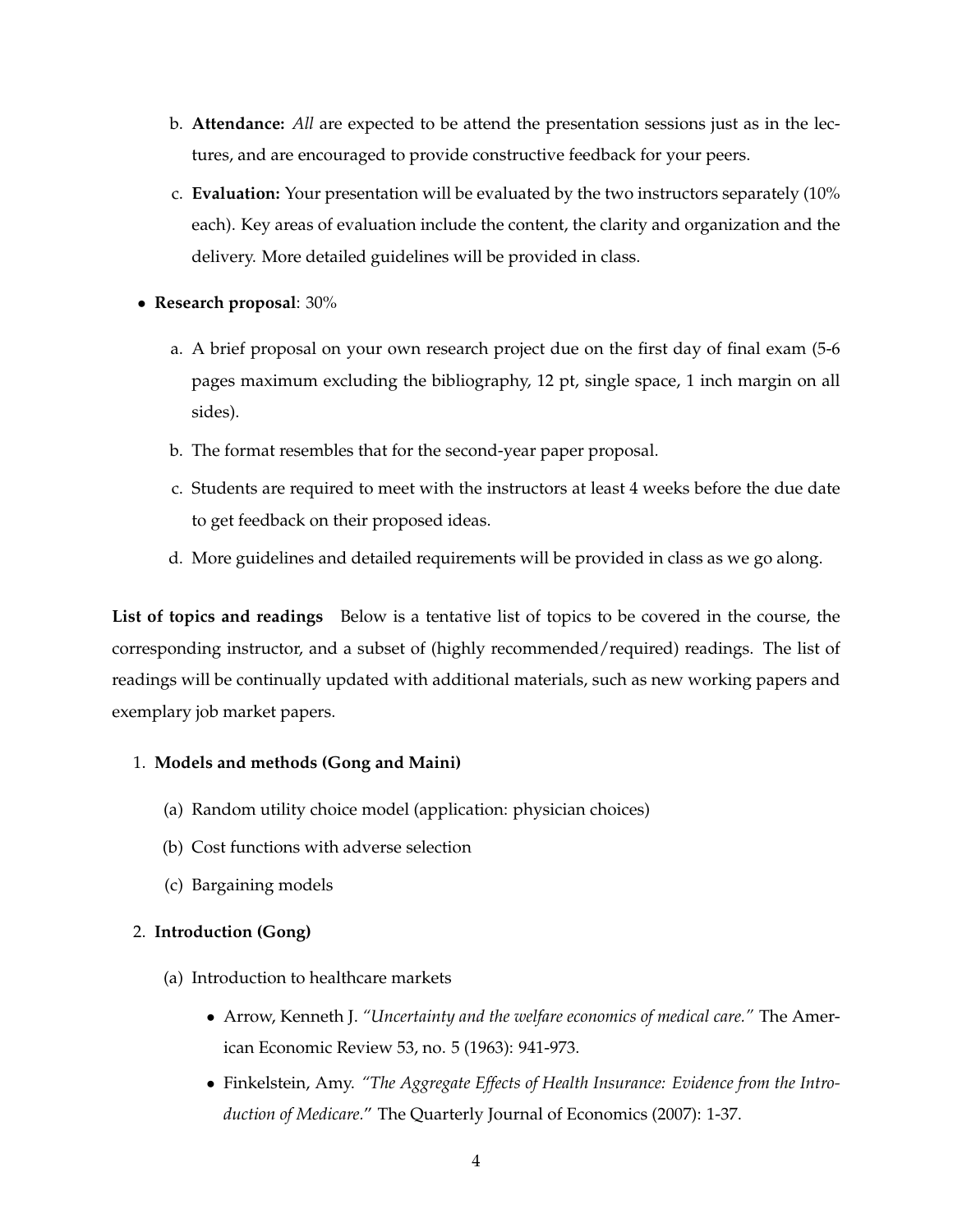- Einav, Liran, Amy Finkelstein, and Mark R. Cullen. *"Estimating Welfare in Insurance Markets Using Variation in Prices."* The Quarterly Journal of Economics 125, no. 3 (2010): 877-921.
- Einav, Liran, and Amy Finkelstein. *"Selection in insurance markets: Theory and empirics in pictures."* The Journal of Economic Perspectives 25, no. 1 (2011): 115-138.
- (b) Topical issues in healthcare markets
- (c) Introduction to structural estimation
- (d) Supply-side explanation for health care spending variation
	- Finkelstein, Amy, Matthew Gentzkow, and Heidi Williams, "*Sources of Geographic Variation in Health Care: Evidence from Patient Migration*," The Quarterly Journal of Economics, 2016, 131 (4), 1681–1726.
	- Chandra, Amitabh and Douglas O. Staiger, "*Productivity Spillovers in Healthcare: Evidence from the Treatment of Heart Attacks*," The Journal of Political Economy, 2007, 115, 103.

### 3. **Medical care providers (Gong)**

- (a) Agency
	- Johnson, Erin M., and M. Marit Rehavi. "*Physicians Treating Physicians: Information and Incentives in Childbirth*." American Economic Journal: Economic Policy, 2016, 8 (1): 115-41.
	- Geruso, Michael and Layton, Timothy J. "*Upcoding: Evidence from Medicare on Squishy Risk Adjustment*." Journal of Political Economy*,* forthcoming.
- (b) Physician Learning
	- Coscelli, Andrea and Matthew Shum, "*An Empirical Model of Learning and Patient Spillovers in New Drug Entry*," Journal of Econometrics, 2004, 122 (2), 213–246.
	- Crawford, Gregory S and Matthew Shum, "*Uncertainty and Learning in Pharmaceutical Demand*," Econometrica, 2005, 73 (4), 1137–1173.
	- Dickstein, Michael J, "*Efficient Provision of Experience Goods: Evidence from Antidepressant Choice*," Working Paper, 2018.
	- Schnell, Molly. *Physician behavior in the presence of a secondary market: The case of prescription opioids.* Working paper, 2017.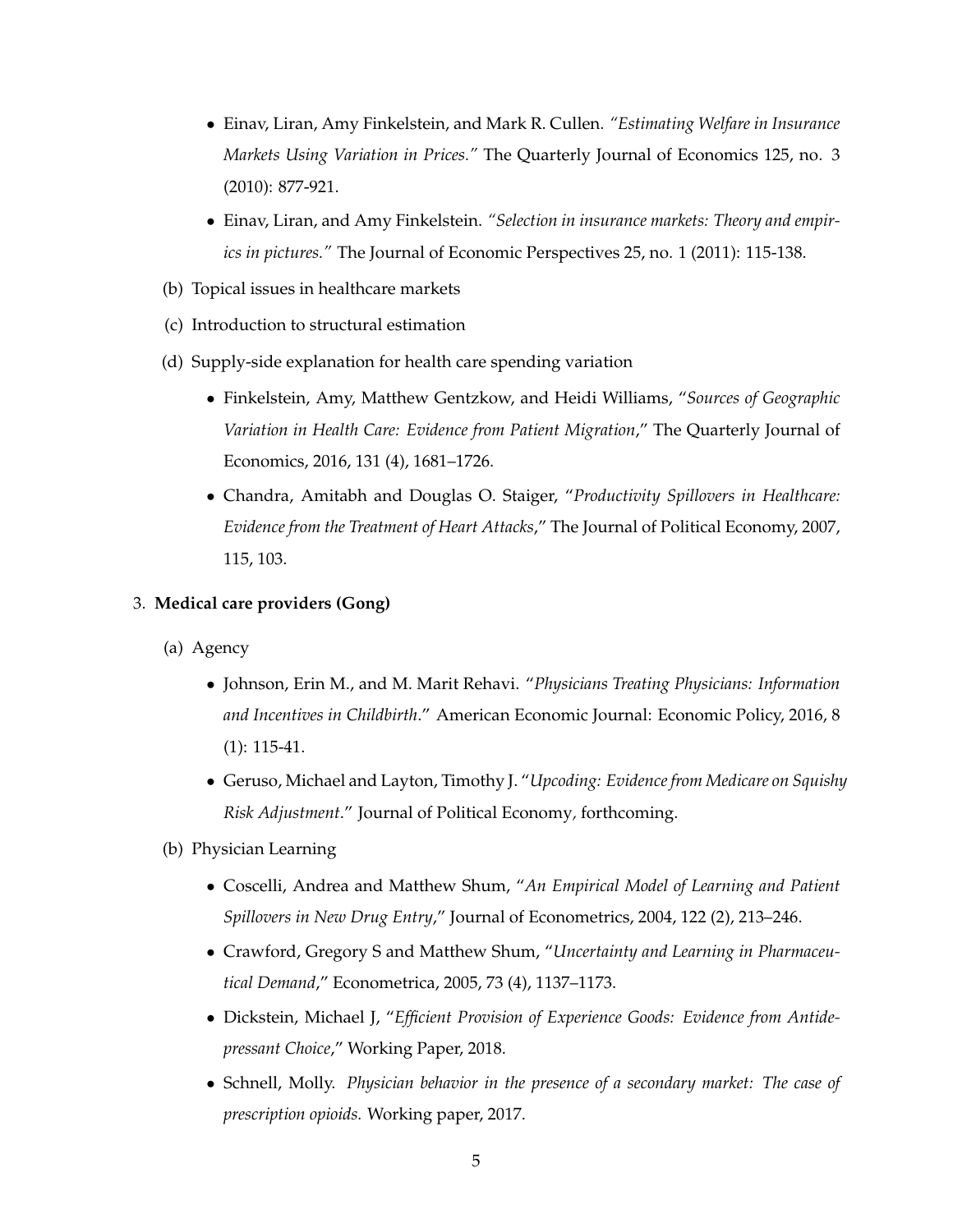(c) Design of physician payment schemes

## 4. **Innovation and productivity in healthcare markets (Gong)**

- (a) Productivity
	- Abaluck, Jason, Leila Agha, Chris Kabrhel, AliRaja, and ArjunVenkatesh, "*The Determinants of Productivity in Medical Testing: Intensity and Allocation of Care*," American Economic Review, 2016, 106 (12), 3730–64.
	- Currie, Janet and W. Bentley MacLeod, "*Diagnosing Expertise: Human Capital, Decision Making, and Performance among Physicians*," Journal of Labor Economics, 2017, 35 (1-43).
- (b) Technological diffusion
	- Hamilton, Barton H., Andrés Hincapié, Robert A. Miller, and Nicholas W. Papageorge. *"Innovation and Diffusion of Medical Treatment."* No. w24577. National Bureau of Economic Research, 2018.
	- Agha, Leila, and David Molitor. *"The Local Influence of Pioneer Investigators on Technology Adoption: Evidence from New Cancer Drugs*." Review of Economics and Statistics, 100, no. 1 (2018): 29-44.

## 5. **Vertical relationships in healthcare markets (Maini)**

- (a) Hospitals and physician relationships
- (b) Bargaining & restricted networks
	- Ho, Katherine. *"The welfare effects of restricted hospital choice in the US medical care market."* Journal of Applied Econometrics 21, no. 7 (2006): 1039-1079.
	- Grennan, Matthew, and Ashley Swanson. *"Transparency and negotiated prices: The value of information in hospital-supplier bargaining."* No. w22039. National Bureau of Economic Research, 2016.

#### 6. **Mergers (Maini)**

- (a) Hospital mergers
- (b) Hospital-physician integration